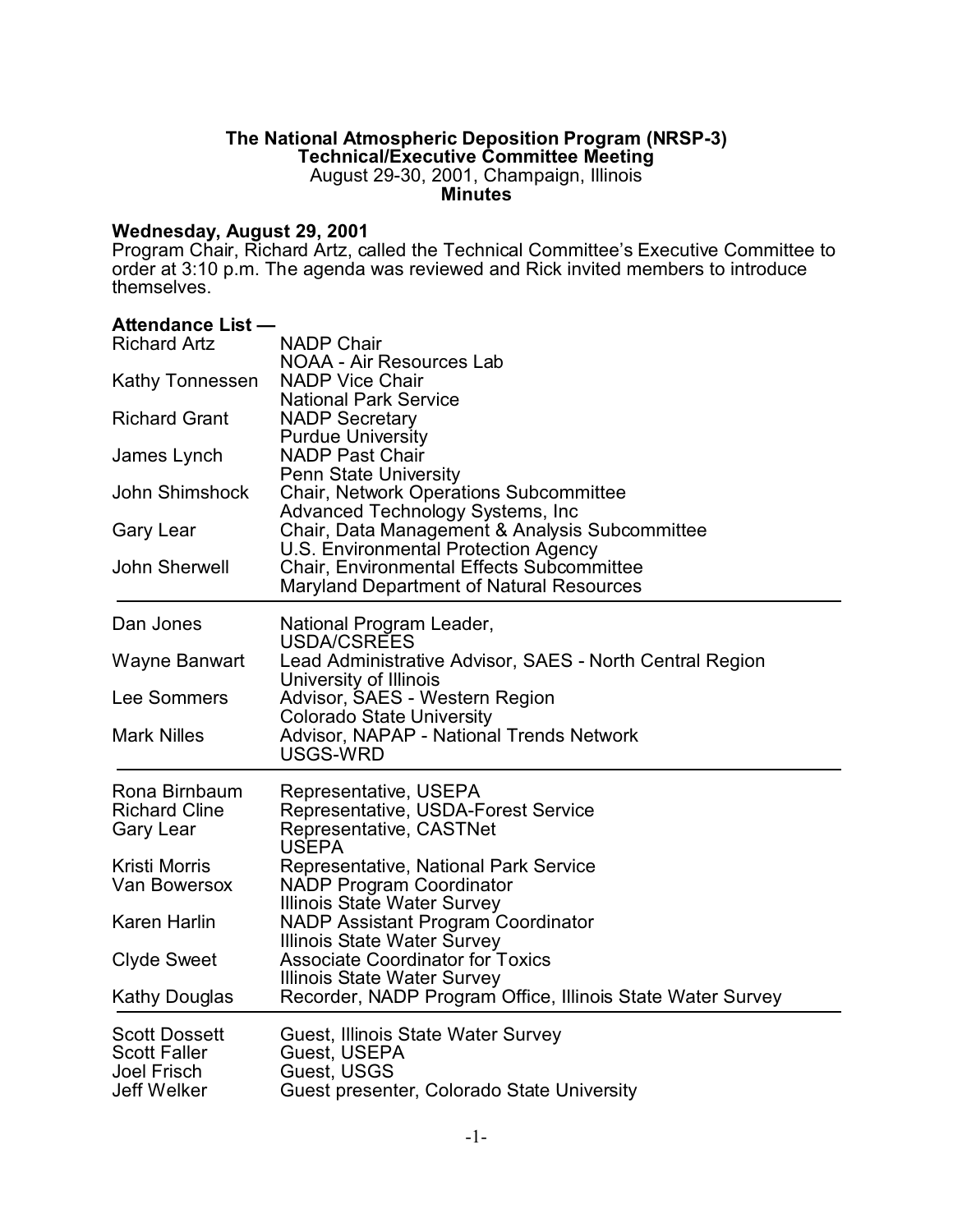# **NADP Field Equipment Modernization Initiative —**

# **Precipitation Chemistry Collectors**

Scott Dossett, Guest, NADP Program Office, Illinois State Water Survey

- Presented the results of splash, freeze-down, and other tests performed over an eight-month period on N–CON Systems, Inc., ADS 2000, a new wet-only deposition collector purchased (\$3,200) by the Program Office.
- Reported on positive test results of the ADS 2000 collector: (1) no freeze-downs occurred during tests in a walk-in freezer and in the field; (2) collector operates satisfactorily under DC power; (3) mechanical and electrical systems generally function well (with the exceptions noted below); and (4) optical sensor discriminates between wet and dry weather and does not trigger in fog.
- Reported on negative test results of the ADS 2000 collector: (1) only two corners of the square lid are driven, and strong winds have been observed to force the free corners out of position, jamming the collector; (2) counter weights designed to keep the free lid corners in position fail to keep the lid positioned properly in high winds.
- Described additional collector tests that are planned.

Rick Artz, Program Chair

- Presented a report on the status of the U.S. Department of Commerce Small Business Innovation Research Initiative award to Yankee Environmental Systems (YES) to design a new wet-only deposition collector.
- Reported that Phase I (design feasibility) had been completed successfully.
- Reported that YES had been notified of a Phase II (develop working prototype) award covering a two-year period at a total cost of \$300K. YES promises to have a functioning model in two years and has a mock-up displayed at this meeting.

# **Automated Precipitation Gages**

Bruce Baker, Guest by Phone, National Climate Data Center, Climate Reference Network (CRN) and Rick Artz, Program Chair

- Described the CRN, which is a new long-term (50-100 years) NOAA network with 25 stations being installed now and 250 stations planned for the complete network.
- Described key elements of the CRN: (1) yearly site visits to check and maintain equipment, (2) licensing agreements with operators, most of whom are not compensated for CRN work, (3) Geonor precipitation gage, equipped with a Campbell (CR23X) data logger with 1200-baud satellite uplink, (4) all gages with wind shields, (5) avoid forested areas, (6) smart software to help ensure data completeness, (6) ready supply of spare parts, (7) data available on-line, and (8) partner with NADP, if common ground can be found.
- Discussed the following topics & concerns: (1) shielded gages may result in stepfunction changes in NADP's precipitation record; (2) questioned decision to avoid forested areas (Baker said that these were avoided because of temperature measurement inhomogeneities in forests); and (3) discussed getting field trials of Geonor gages at 2 or 3 NADP sites.
- CRN has an annual budget of several million dollars; CRN's Web page address: <http://lwf.ncdc.noaa.gov/oa/climate/research/crn/crnmain.html>

Mark Nilles, US Geological Survey

• Presented summary of Ott-Pluvio precipitation gage tests: (1) John Gordon is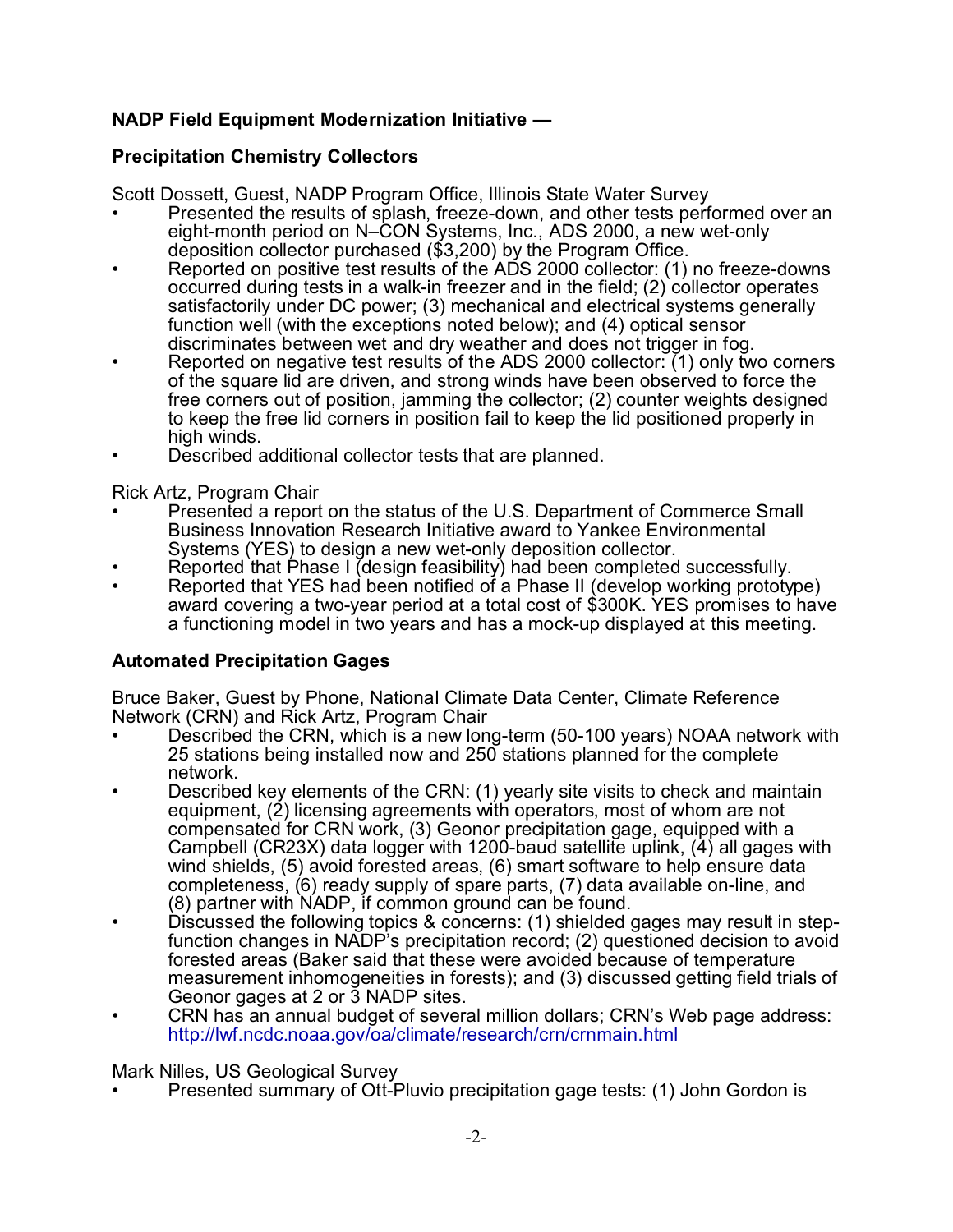preparing a report on a 5-gage comparison in which the Ott-Pluvio gage excelled, the Geonor and ETI NOAH-II gages were acceptable, and the Belfort vibrating wire gage was deemed unacceptable.

• Reported that field trials of the Ott-Pluvio gage will be completed by the Spring 2002 NOS meeting and a USGS report will be submitted for Director approval by October 2002.

Van Bowersox, Program Coordinator, Illinois State Water Survey

• Described a new gage being designed and built by ETI, a Fort Collins, CO, company: (1) design uses the Belfort gage case, replacing the mechanical weighing mechanism with a battery-powered load cell, (2) estimated purchase price not to exceed \$4000, and (3) Budget Advisory Committee approved the purchase of two of these gages (model: NOAH-III) for testing.

# **Funding Equipment Modernization (open discussion)**

• The Executive Committee is committed to replacing the Belfort gage and Aerochem Metrics collector with a new electronic gage and wet-deposition collector. A two-step process for replacing existing equipment was suggested: (1) select acceptable replacement equipment based on scientifically sound tests and (2) develop an infrastructure to handle a new data acquisition system and to repair and replace new equipment. Tests will continue until acceptable replacements are selected. New sites could install approved new equipment, while existing sites could phase in replacement equipment as funds become available.

# **Reports —**

# **NTN Advisor, Mark Nilles, USGS**

- Outlook for FY02 field site and Program Office support is stable.
- USGS considering new sites at Moss Lake, NY, and Lake Tahoe Watershed.
- FY02 BLM support is level.

# **National Park Service/Fish &Wildlife Service, Kristi Morris**

- Stable FY02 funding for FWS with possibly 1 new MDN and 1 new NTN site.
- Stable FY02 funding for NPS with possibly 5 new MDN and 8-10 new NTN sites.

# **USDA-Forest Service, Richard Cline**

Stable FY02 funding for 20 sites is anticipated.

# **National Oceanic and Atmospheric Administration, Rick Artz**

• NTN support is stable and AIRMoN will remain at 10 sites, including Smith Island and the new Delaware site, Trap Pond State Park.

# **Environmental Protection Agency, Rona Birnbaum**

- Anticipates all three tribal sites will be in operation in the near future.
- Five NERRS sites will be installed and become operational in the near future.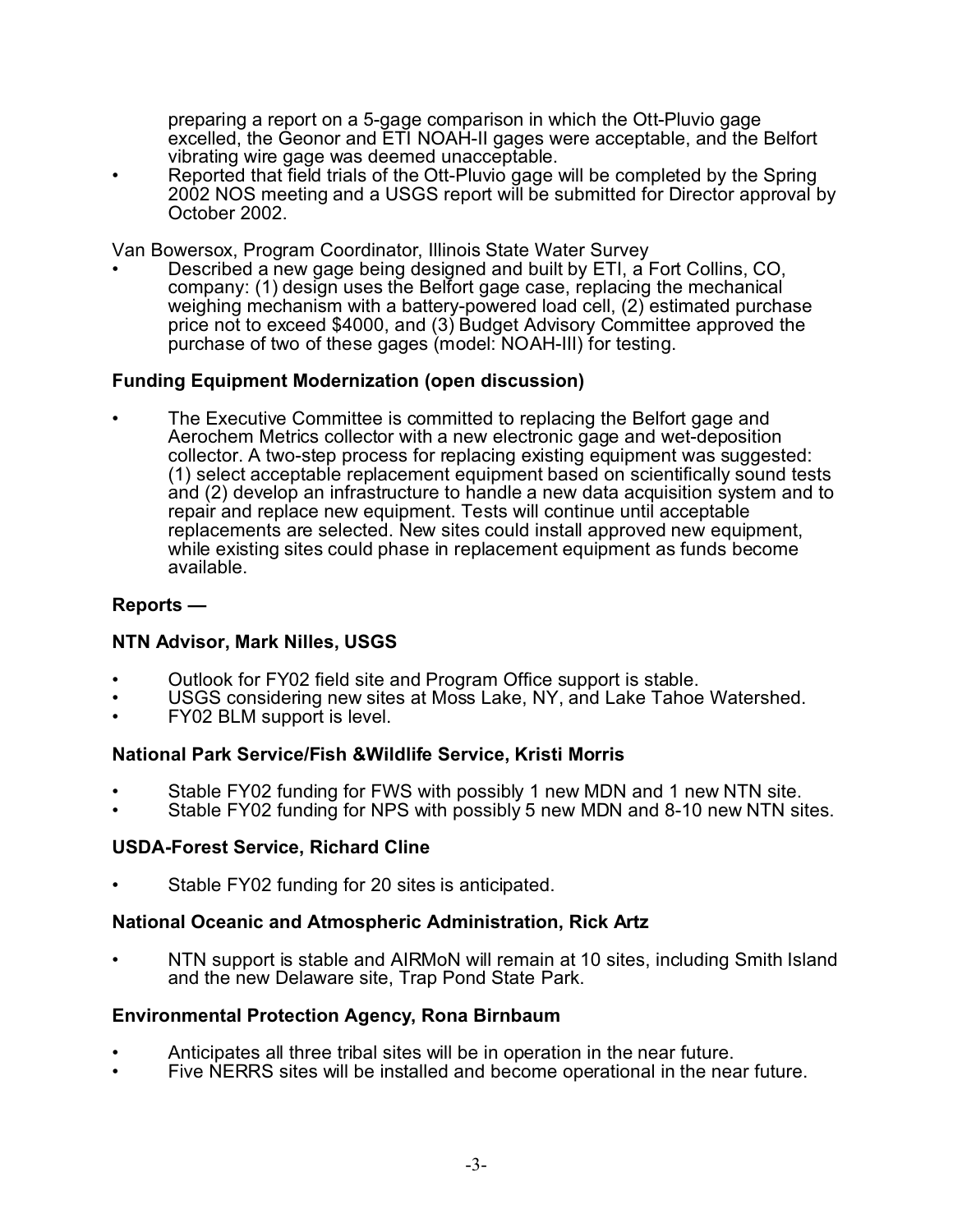# **Program Vice Chair, Kathy Tonnessen**

• Reported that NADP will lead two platform and two poster sessions at the upcoming International N2001 Conference in Potomac, MD. Abstracts for presentations and posters are available in the proceedings of this meeting.

### **Program Chair, Rick Artz**

• Appointed the nominating committee (John Sherwell, Kathy Tonnessen, Lee Sommers) for selection of the 2001/02 NADP Secretary.

#### **Thursday, August 30, 2001**

Program Chair, Richard Artz, called the Executive Committee meeting to order. Minutes of the 17-20 October 2000 Executive Committee Meeting in Saratoga Springs, NY, were approved with minor corrections.

### **Special Presentation on Measuring Isotopes in NADP Samples —**

#### *Isotopic (\* <sup>18</sup>O & \*D) characteristics of weekly precipitation collected across the US using the NADP network: Establishment of the US Network for Isotopes in Precipitation (USNIP)*

Jeff Welker, Guest, Colorado State University

- US Network for Isotopes in Precipitation is based on archive samples from 80 NTN sites.
- Proposed that NADP establish an isotope network that would be funded as part of long-term NADP support.
- Discussion: Rick Artz suggested that Welker submit a written proposal to have the USNIP become part of the NADP. He also suggested that the Program Office create a "new issues" area on the NADP home page, where there would be a link to the USNIP. Mark Nilles sees no organizational roadblock to such an application.

# **Reports (continued) —**

# **National Program Leader, Dan Jones, CSREES**

• Reported on a meeting between CSREES Executive staff and the NRSP-3, held on 15 March 2001. Attending the meeting were NADP Program Chair Rick Artz, Past Chair Jim Lynch, Lead Administrative Advisor Wayne Banwart, and Program Coordinator Van Bowersox, along with CSREES Deputy Administrators. Van presented a seminar describing the history, status, and new directions of National Research Support Project #3 (NADP). After the presentation, meetings were arranged with George Cooper, Deputy Administrator for Partnerships, Ralph Otto, Deputy Administrator for Natural Resources, and Jane Coulter, Deputy Administrator for Science and Education Resource Development. • Reported that a program review must be completed prior to seeking NRSP-3 renewal. Dan met with George Cooper and Ted Wilson, Deputy Administrator for Plant and Animal Systems, to discuss the review and learned that general criteria for national program reviews will not be available in time to meet the deadline for an NRSP-3 review. He also learned that CSREES would not lead these reviews and that objectivity and independent thinking are important criteria for review team members. Review criteria can be based on previous reviews (e.g., 1998 review) or can be entirely new, if justified. A combination of old and new criteria may work best. The NRSP-3 review must be completed and the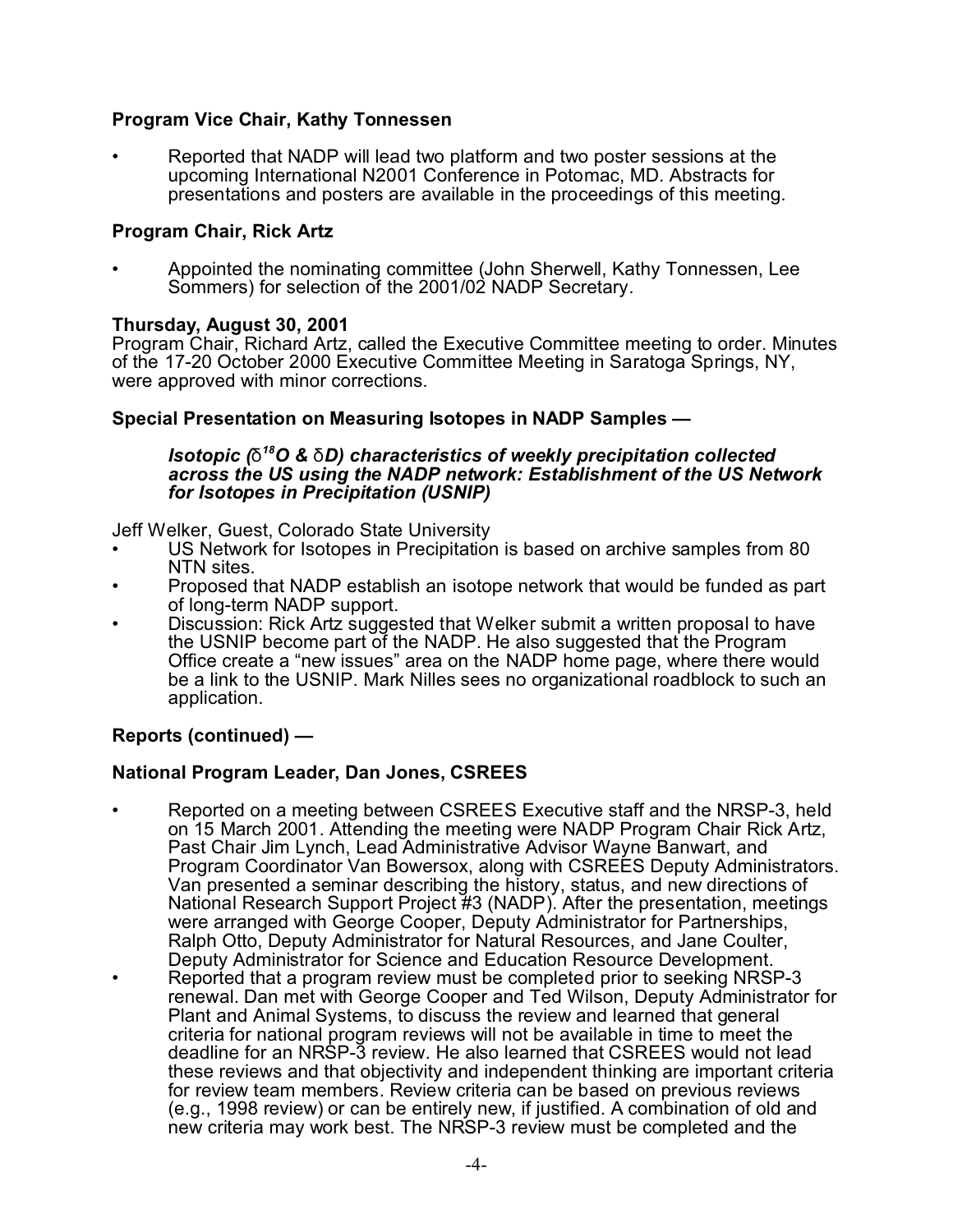reviewers' report finalized before the Spring SAES Directors' meetings. • Discussed having an on-site review conducted by a panel of 5 or 6 external reviewers. Ideally, the panel would meet in September or October at Program Office facilities at the University of Illinois.

# **Administrative Advisors**

Wayne Banwart, Lead Administrative Advisor, North Central Region

• Reiterated support for an on-site program review completed before the Spring 2002 meetings.

Lee Sommers, Administrative Advisor, Western Region

- Reported that NRSP-3 needs to emphasize its interconnectedness with federal, state, and non-governmental programs and its many linkages with other networks and programs. Questions have been raised about the function, role, and longevity of existing national programs.
- Reported that this is his last NRSP-3 meeting as Western Administrative Advisor. With the realignment of responsibilities in the Western Region, other responsibilities are requiring his time and attention. Dr. Donald Snyder of Utah State University will replace him.
- Program Chair, Rick Artz, thanked Lee for serving as our Western Advisor and for his contributions to the NADP.

# **Program Office**

Van Bowersox, NADP Coordinator, Illinois State Water Survey

- Reported on status of three NADP networks: NTN has 231 active sites, AIRMoN has 10 active sites, and MDN has 60 active sites.
- Meeting Support: (1) Kathy Douglas prepared and distributed the minutes of the October 2000 Executive Committee meeting in Saratoga Springs, NY; (2) Kathy worked with Rick Artz to coordinate submission of manuscripts from the Saratoga Springs Technical Committee symposium (Manuscripts are under review for publication in a special section of *Atmospheric Environment.)*; (3) Kathy and Pam Bedient prepared the proceedings for this meeting, which included abstracts of papers to be presented in NADP sessions at the upcoming *N2001 - The Second International Nitrogen Conference*, scheduled for the Bolger Conference Center in Potomac, MD; (4) Rick Artz and Kathy Tonnessen will chair sessions on "Atmospheric Deposition of Nitrogen" and "Effects of Atmospheric Deposition of Nitrogen," respectively, at the *N2001 Conference*. • Archival Samples: Karen Harlin has agreed to chair the ad-hoc committee that
- evaluates requests for NADP archival samples, pending Executive Committee approval; Karen would replace Van in this capacity.

*Note:* Approval was given for Karen Harlin to replace Van Bowersox as chair of the archive sample ad-hoc committee. This motion was carried when the entire Program Office report is accepted.

• Marketing: (1) Scott Dossett attended the Second Annual National Tribal Forum in New Orleans, LA, on 10-11 April, where he gave a presentation on the NTN and MDN; (2) Clyde Sweet and Eric Prestbo prepared a white paper recommending that NADP add a trace metals option to the existing MDN; (3) An informational brochure about the NADP/MDN, originally drafted by Tamara Saltman of the EPA with input from the Environmental Effects Subcommittee, is now available on-line and hard copies can be obtained from the Program Office; (4) Plans are to send an e-mail announcing publication of the NADP 2000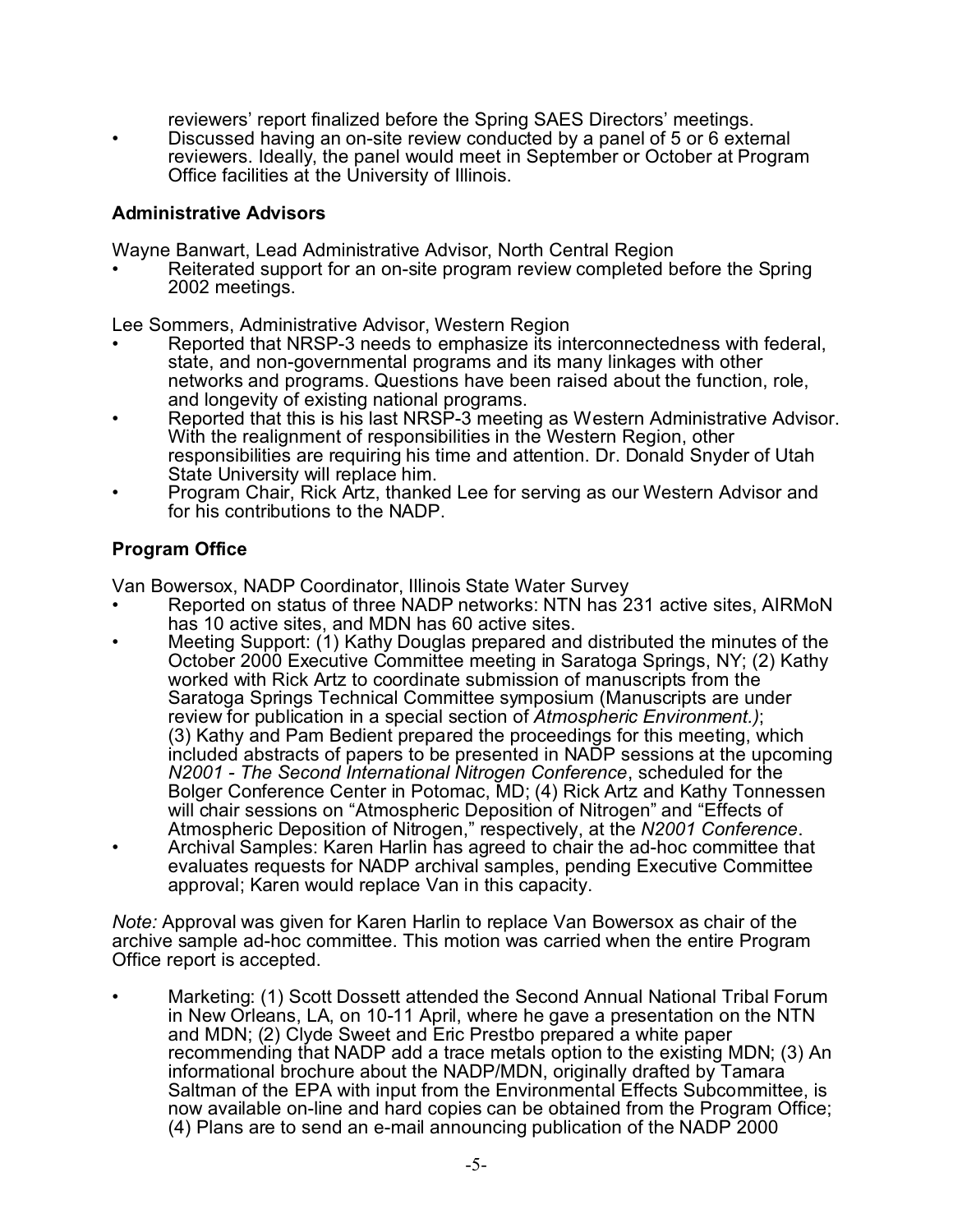Annual Summary, as well as other new publications and new features on the NADP Internet site.

- Site Documentation: Information from the on-site systems and performance reviews conducted by ATS are being received and added to NADP files.
- Site Liaison: (1) Procedures for on-site sub-sampling were revised to accommodate lower volume limits for sample removal by site personnel who are engaged in on-site research; (2) ME00, the Caribou site, no longer performs field chemistry measurements, joining CO15, IL18, NM12, PA29 and NY98, which previously had discontinued these measurements; (3) Site moves were listed.
- Site Operator Training: On 1-3 May, 28 people completed the Field Operations Training Course at the Illinois State Water Survey.
- Network Equipment Depot (NED): In 2000/01, modest improvement was realized in the frequency of bulk and undefined samples, which decreased from 3.55% to 3.08% of the total number of samples.
- Equipment Modernization Initiative: (1) The Ott-Pluvio precipitation gage is being field-tested at the Bondville site operated by the Water Survey; (2) The Bondville site will serve as a field test site for Climate Reference Network equipment; (3) A Ft. Collins, CO, company (ETI Systems, Inc.) has developed a proposal for NADP consideration for a new precipitation measurement system that can control and monitor a wet deposition sampler; (4) Yankee Environmental Systems, Inc., is continuing to seek comment and information on specifications and features for its new wet deposition collector; (5) The Program Office purchased and is evaluating a new wet deposition collector sold by N–Con Systems, Inc., of Crawford, GA.
- Data Base/Web Page: (1) NADP's Internet site is being re-designed to offer a more attractive interface, improved navigation, and increased reliability of large downloads; (2) Back-trajectories for AIRMoN samples can now be displayed; (3) Preparation of 50-km topographic maps for sites is complete; (4) Global Positioning System measurements are being recorded for all NADP sites; (5) US census data on streets, roads, and trails are being summarized for posting on site maps; (6) Statistics on Internet site usage:
	- Of the 1,251,150 hits on the web page this year, 40% were educationrelated and 60% were of research-related.
	- NTN data to April 2001, AIRMoN data to February 2001 and MDN data through December 2000 are available on the internet site.
	- In January 2001, the Institute of Scientific Information (ISI) selected the NADP site for inclusion in the Current Web Contents, an on-line listing of scholarly, research-oriented web sites. Navigation and design, accuracy and currency of content, scope and quality of writing are among the criteria ISI applies in selecting sites.
- Quality Assurance:(1) A job search is open for an NADP Quality Assurance Manager; (2) Greg Dzursin is working 40% time to handle ATS site systems and performance surveys, oversee conversion of the hand-drawn 30-meter site sketches into digital drawings, and oversee a project to obtain GPS readings of all NADP sites; (3) ATS has delivered 164 NTN site systems and performance reviews in 2000/2001; (4) Greg Dzurizin and Scott Dossett sent colored site sketches and accompanying data sheets to the 34 site operators and supervisors at NTN sites with 45-degree violations, and operators were asked to review the sketches for accuracy, mark changes and corrections, and comment on whether the 45-degree violations might be addressed in some way (although no corrective action was required, 9 sites took action to correct violations).
- MDN Analytical Laboratory (HAL) Contract: The contract for MDN laboratory services was re-competed and the current laboratory, Frontier Geosciences Inc., was selected.

*Motion:* Mark Nilles moved to accept the Program Office report. Jim Lynch seconded.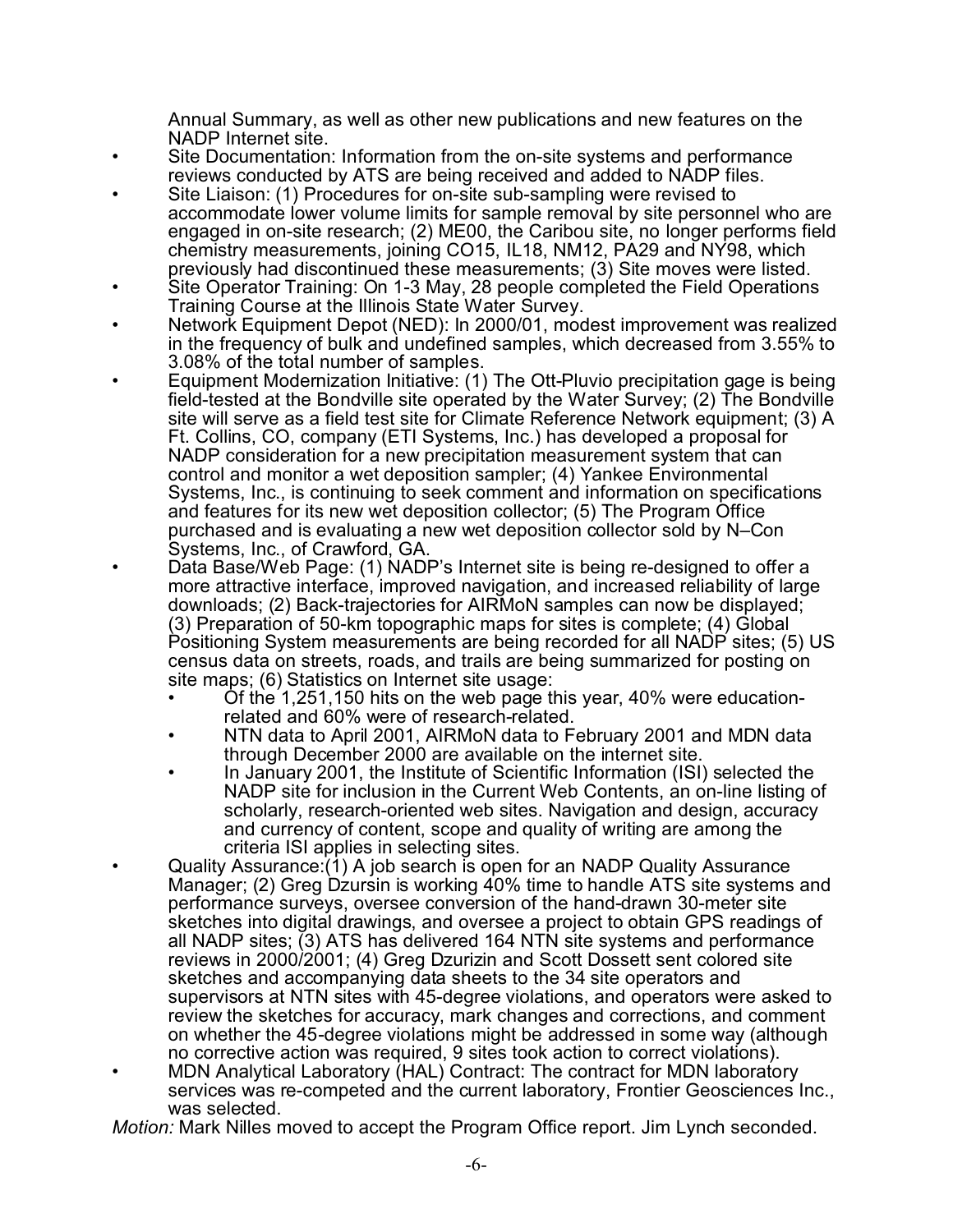#### *Motion carried.*

A fire alarm sounded and the building was cleared.

### **CAL Report**

Karen Harlin, CAL Director, Illinois State Water Survey

- CAL Internet Site: nadp.sws.uiuc.edu/cal, became active in February 2001
- Site Operations
	- $31^{\text{st}}$  NTN site operators course held at the CAL, May 1-3, 2001.
	- $32<sup>nd</sup>$  NTN site operators course is scheduled for April 9-11, 2002.<br>• NTN lid seal change was scheduled for June 5, 2001. To date, 20
	- NTN lid seal change was scheduled for June 5, 2001. To date, 200 out of 229 have been returned or 87%.
	- 2002 Calendar is in the registration packets and will be mailed in the October 2001 site mailing.
	- Site operator awards include 7 5 year awards, 20 10 year awards, 16 15 year awards and 3 - 20 year awards. The recipients are as follows:

# *5 Year Awards (paper certificate)*

| Site                             | Name                | <b>Wet Start</b> | Agency                    |
|----------------------------------|---------------------|------------------|---------------------------|
| KS32 - Lake Scott State Park     | <b>Curtis Sauer</b> | 032784           | <b>USGS</b>               |
| NM12 - Capulin Volcano NM        | <b>Abbie Reaves</b> | 111584           | EPA/NM ED-AQB             |
| OK17 - Great Plains Apiary       | Kathy McAlister     | 032983           | NOAA-ARL                  |
| PA15 - Penn State                | Robert Ziegler      | 060783           | NOAA-ARL                  |
| PR20 - El Verde                  | John Bithorn        | 021285           | <b>USFS</b>               |
| TN11 - Great Smokey Mtn NP       | Scott Berenyi       | 081280           | NPS-ARD                   |
| WA24 - Palouse Cons Farm         | <b>Robert Barry</b> | 082085           | USGS                      |
| 10 Year Awards (5 x 7 plaque)    |                     |                  |                           |
| AL10 - Black Belt Substation     | Peggy Seekers       | 083183           | <b>USGS</b>               |
| CO22 - Pawnee                    | Mark Lindquist      | 052279           | NSF-LTER/CSU              |
| CO91 - Wolf Creek Pass           | <b>Todd Pitcher</b> | 052692           | <b>USFS</b>               |
| CO96 - Molas Pass                | <b>Brian Parker</b> | 072986           | <b>USFS</b>               |
| IA08 - Big Springs Fish Hatchery | Robert Zach         | 081484           | <b>USGS</b>               |
| IN22 - SW Purdue Ag Center       | Angie Thompson      | 092584           | USGS/Purdue Univ          |
| MS19 - Newton                    | Ron Gilstrap        | 111186           | NOAA-ARL                  |
| MT13 - Give Out Morgan &         | Linda Connor        | 091482           | <b>EPA/Ft Peck Tribes</b> |
| MT96 - Poplar River              |                     | 122199           | <b>EPA/Ft Peck Tribes</b> |
| MT97 - Lost Trail Pass           | Chuck Oppegard      | 092590           | <b>USFS</b>               |
| ND11 - Woodworth                 | Gayle Cook          | 112983           | <b>USGS</b>               |
| NY65 - Jasper                    | Peter Finlay        | 021980           | <b>USGS</b>               |
| NY98 - Whiterface Mountain       | Douglas Wolfe       | 070384           | USGS                      |
| OH49 - Caldwell                  | Mike Franko         | 092678           | <b>USGS</b>               |
| PA29 - Kane Exp Forest           | Donald Dorn         | 071878           | <b>USFS</b>               |
| TX16 - Sonora                    | Robert Moen         | 062684           | <b>USGS</b>               |
| VA13 - Horton's Station          | <b>Stanley Long</b> | 072578           | <b>TVA</b>                |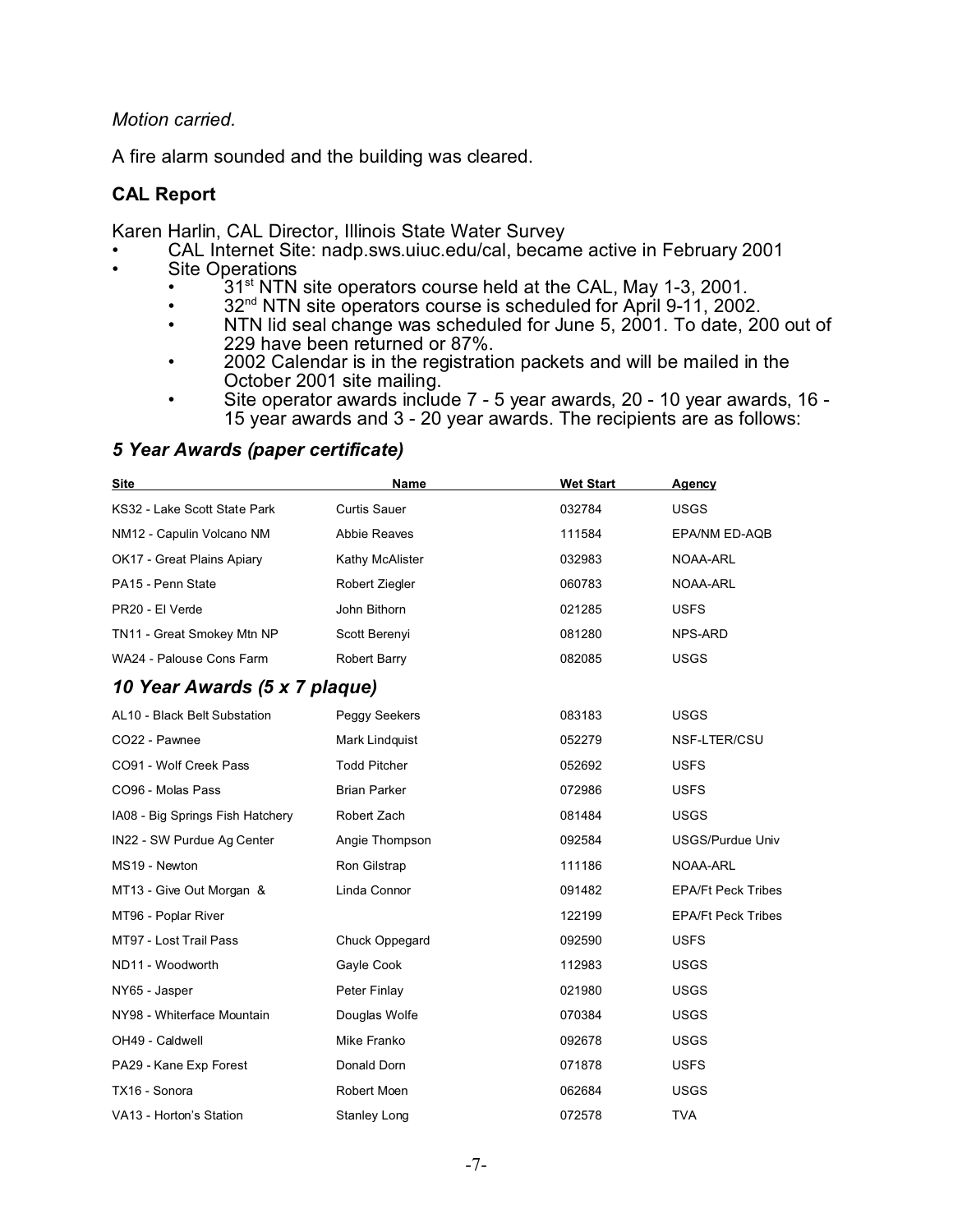| Barry Benson                   | 062982 | <b>Wisconsin DNR</b>  |  |  |  |  |
|--------------------------------|--------|-----------------------|--|--|--|--|
| Karen Teed                     | 080189 | <b>Wisconsin DNR</b>  |  |  |  |  |
| Sallie Otteman                 | 012682 | <b>BLM</b>            |  |  |  |  |
| 15 Year Awards (8 x 10 plaque) |        |                       |  |  |  |  |
| Charles Vaughn                 | 100379 | <b>USGS</b>           |  |  |  |  |
| Lee Maull                      | 080283 | Dynamac               |  |  |  |  |
| Mike Snider                    | 022779 | SAES- U of Illinois   |  |  |  |  |
| Gary Zeissig                   | 082283 | <b>USGS</b>           |  |  |  |  |
| David Toczydlowski             | 021583 | NPS-ARD               |  |  |  |  |
| <b>Hilliard Griffin</b>        | 071784 | <b>TVA</b>            |  |  |  |  |
| Sheldon Sharp                  | 072578 | SAES - U of Nebraska  |  |  |  |  |
| Jim Goeke                      | 092485 | <b>USGS</b>           |  |  |  |  |
| Cheryl Capek                   | 092678 | <b>USGS</b>           |  |  |  |  |
| Domingo Martinez               | 020784 | NOAA-ARL              |  |  |  |  |
| Lee Bodine                     | 032586 | BP/AMOCO              |  |  |  |  |
| Nolan Johnson                  | 042585 | <b>USGS</b>           |  |  |  |  |
| Dan Taylor                     | 042881 | <b>USGS</b>           |  |  |  |  |
| Cathy McLain                   | 123086 | <b>Wisconsin DNR</b>  |  |  |  |  |
| John Pearce                    | 070578 | <b>USFS</b>           |  |  |  |  |
| <b>Terry Pollard</b>           | 122684 | Exxon Mobile Oil Corp |  |  |  |  |
| 20 Year Awards (lucite trophy) |        |                       |  |  |  |  |
| Claris Barger                  | 013079 | SAES - U of Illinois  |  |  |  |  |
|                                |        |                       |  |  |  |  |

• Laboratory Operations: (1) NTN reviewed and validated 212,432 samples as of 8/24/01; (2) AIRMoN reviewed and validated 12,054 samples as of 8/24/01; (3) A new M.S. level chemist is in training for all instrumental procedures; (4) Automated transfer of lab comments, contamination codes, pH and conductivity measurements is in testing and, barring problems, will be implemented for AIRMoN in October 2001 and for NTN in January 2002; (5) A new IC autosampler will allow decreased sample volumes to be used; (6) New instrumentation is under review for major cations; (7) The CAL statement of work is being updated with review from the Program Office; (8) The CAL shipped NTN archival samples from 1994 and 1995 to several researchers.

MI09 - Douglas Lake **Robert Vande Kopple Nickel Constructs** SAES-Michigan State

NJ99 - Washington Crossing Kathy McCullough 080481 EPA

- Data Management Operations: (1) NTN data through April 2001 was sent to the Program Office; (2) AIRMoN data through May 2001 was sent to the Program Office: (3) CAL reviewer comments have been added to the NTN database in response to auditors suggestions to eliminate data reviewer's notations on the FORFs; (4) The analysis date has been added to the NTN database for FIA, IC and AAS; (5) The AIRMoN database now contains hourly precipitation, beginning January 1, 2001.
- QA/QC: (1) *1999 CAL Quality Assurance Report* has been published; (2) *CAL Quality Assurance Plan* was externally reviewed, comments were incorporated, and the *Plan* is in a second internal review; (3) CAL lab operations were reviewed, July 23-24, 2001, by Mark Peden, Jane Rothert, and Karen Harlin.

*Motion*: John Shimshock moved to accept the report. Kathy Tonnessen seconded. *Motion carried.*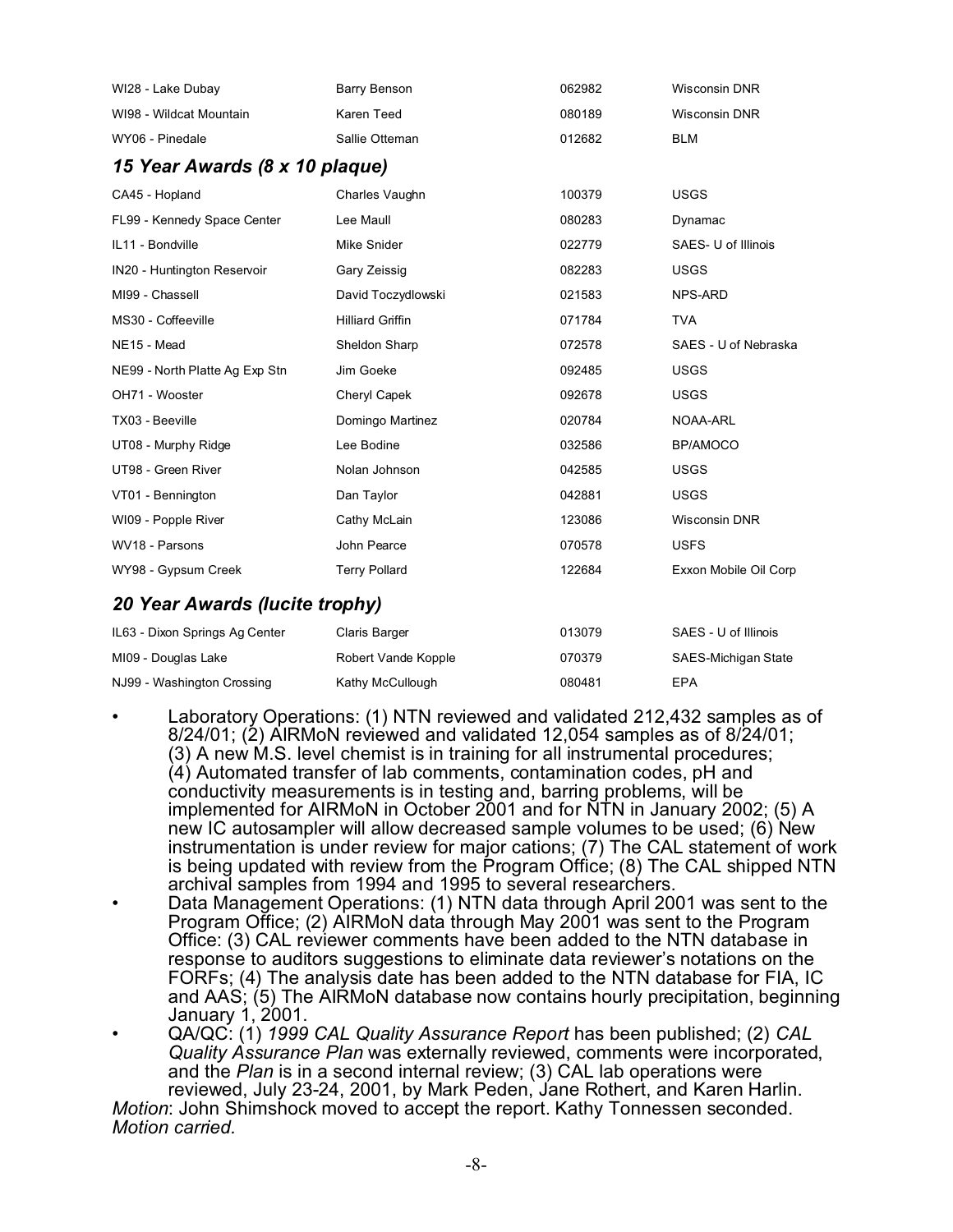# **NADP Archive Samples**

Karen Harlin, Assistant NADP Coordinator, Illinois State Water Survey

- Archival samples (NTN > 5 years old; AIRMoN > 2 years old):
	- Dr. Emi Ito of the University of Minnesota received 1995 NTN archival samples from 8 sites (IA08, LA12, MT07, NE15, NY52, NC03, WI25 and PR20).
	- Dan Driscoll of the USGS in Rapid City, SD, received NTN archival samples from ND11.
	- Jeff Welker of Colorado State University, received all remaining 1995 NTN archival samples.
- Active archival samples (NTN < 5 years old; AIRMoN < 2 years old)
	- Dr. Ed Harvey of the University of Nebraska-Lincoln received samples from NE15 for 1996-1998 (shipment pending).
	- Dr. Madhav Machavaram of the Lawrence Berkeley National Laboratory is scheduled to receive active archival samples from eight NTN sites (AR03, CA42, KS32, LA30, OK29, TX10, TX56, and UT99). Shipments will begin in September 2001.
	- Dr. Devorah Neher of the University of Toledo will receive composited samples by site and by month with volumes that exceed the 150 ml required for CAL analysis and archival purposes. The sites are IN20, MI26, MI52, and OH15.
- Archival sample requests for Executive Committee approval:
	- Dr. Ed Harvey of the University of Nebraska-Lincoln requests samples from NE15 through 2000 for compositing with previously received samples so that he can make monthly and seasonal tritium measurements.
	- Ty Coplen of the USGS requests NTN and AIRMoN samples collected at collocated sites (OH09, PA15) during 1997 and 1998. Coplen is testing whether  ${}^{18}O$ /<sup>2</sup>H in weekly samples is physically consistent with  ${}^{18}O$ /<sup>2</sup>H in daily samples.
	- Jeff Welker of Colorado State University requests NTN subsamples from WI36 for June-August 2001; OR02, OR10, and OR18 from June-September, 1996 and 1997, and for all of 2000 and July-August 2001. Welker is participating in a study involving Wisconsin and Oregon, where investigators are addressing carbon and water cycling in deciduous and evergreen forests. He wants to document the isotopic relationship between oxygen isotopes in precipitation and in the oxygen of CO2.
	- Interest has been expressed from the following but proposals have not been submitted: Simon Poulson or the University of Nevada-Reno, Brian Scott of Environment Canada, and Mark Lyford of the University of Wyoming.

*Motion:* Accept Harvey, Coplen, and Welker requests, made by Mark Nilles. Seconded by John Sherwell.

*Discussion:* Question about the cost of suppling subsamples, which is \$2 per bottle or a minimum of \$50. Karen was asked to prepare a report summarizing costs for preparing and mailing subsamples to ensure that the CAL is recovering the cost of this activity. *Motion carried.*

# **Budget Advisory Committee**

Mark Nilles, Budget Advisory Committee Co-chair

• Reported that the FY01 cooperative agreement between USDA-CSREES and the University of Illinois was fully funded by the federal agencies that support the agreement.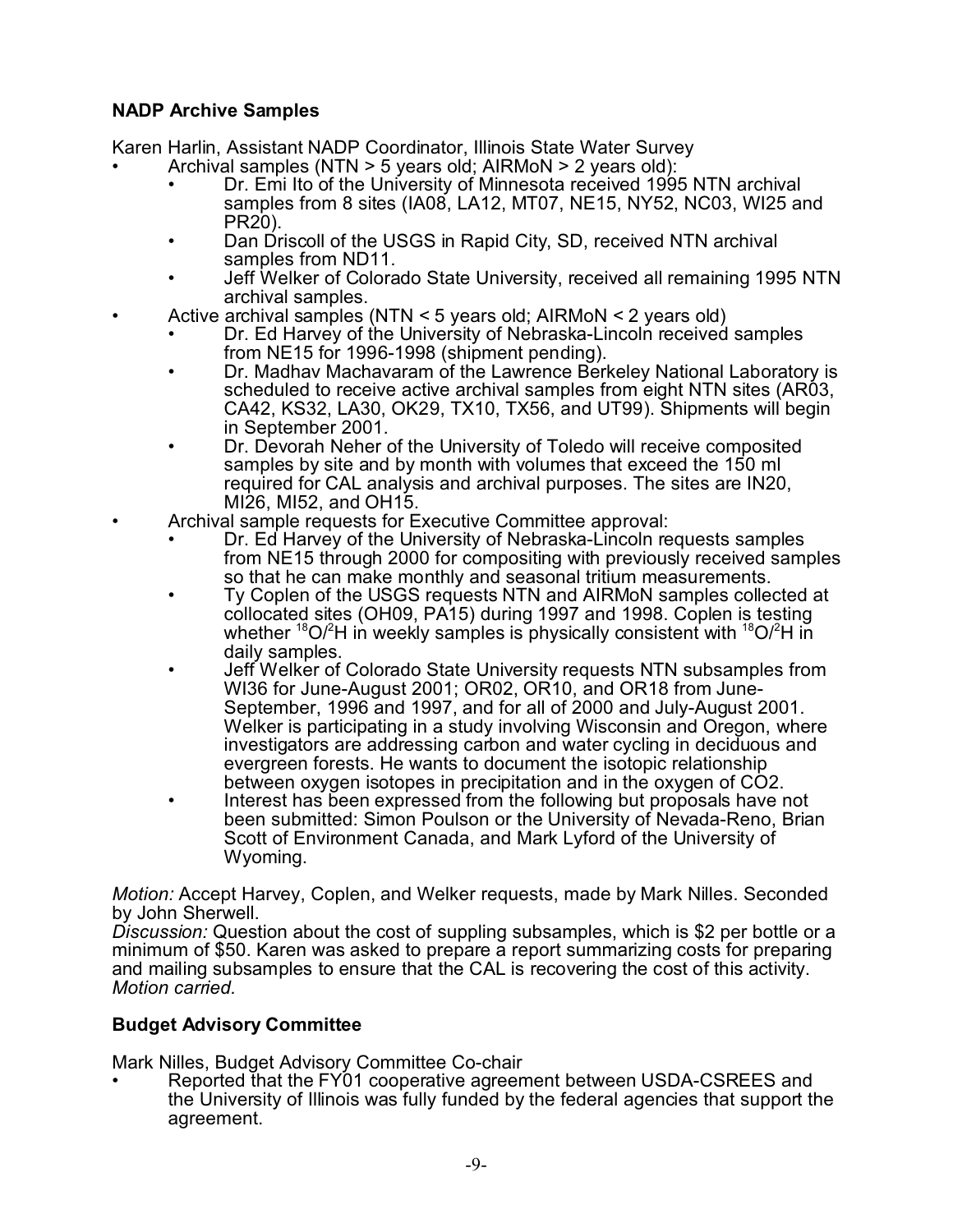- Reviewed FY01expenditures and the proposed FY02 budget.
	- Federal agencies expect no substantial changes in their FY02 commitments to support NADP.
	- No change in cost of CAL services in FY02.
	- Likely increase in CAL cost in FY03.
	- Special projects approved for FY02 include Phase II trials of the NOAH III raingage and N–Con sampler.

# **Network Operations Subcommittee**

John Shimshock, Network Operations Subcommittee Chair

- **Siting Criteria Violations:** 
	- Proposed forming an ad hoc committee to address current siting criteria violations at NADP sites and recommend how these should be addressed; report is due at Spring 2002 NOS meeting. Chair is Joel Frisch, members are Scott Dossett and Preston Lewis.
	- Proposed forming an ad hoc committee to review NADP siting criteria and report on progress at Spring 2002 NOS meeting. Chair is Gary Stensland, members are Rick Artz, Natalie Latysh, and John Shimshock.
	- 5-meter rule: siting criteria violations for objects within 5 meters of the wet bucket orifice will be given a 0.5 meter "grace" distance for the purpose of initiating administrative follow-up and corrective actions.
	- Collector orientation: the siting criterion that specifies that the collector be oriented with the wet bucket to the west will result in administrative followup and corrective actions when the wet bucket orientation is outside of the 225-315 degree azimuth range.
- Proposed acceptance of NTN site, WA98:
	- Recommend that WA98, near Portland, OR, be granted an exception to the criterion addressing "urban area proximity" and accepted into NTN.
- Proposed NTN sites in Virginia:
	- Recommend that the Program Office inform the Virginia Department of Natural Resources that any site considered for inclusion in NTN must meet local siting criteria. Proposed sites at Rock Bridge and NASA Langley could potentially meet these criteria, while the site at Occoquan would require relocation.
- Recommended acceptance of the newly revised NADP/ NTN Site Information Worksheet and Section 3 and Appendix A of the *Site Selection and Installation Manual*.
- Elected Natalie Latysh, USGS, as NOS secretary. NOS officers are Kristi Morris, Chair, Mark Nilles, Vice-chair, and Natalie Latysh, Secretary.
- Proposed forming an ad hoc committee to address ETI corporation questions about system integration and control software for the NOAH-III precipitation measurement system. Chair is Scott Dossett, members are Dennis Lamb, Rick Artz and Mark Nilles.
- Approved release of AIRMoN orthophosphate data on the NADP Internet site.
- Recommend that 30-meter site sketches be made available on-line.

*Motion:* Mark Nilles moved that the NOS report including all action items be approved. Jim Lynch seconded.

*Discussion:* There was discussion about NADP data from "urban" sites on the Internet. Data from all NADP sites meeting the completeness criteria are presented without any indication of the possibility of urban or other influences. It was suggested that urban sites be classified and designated on annual summary maps. This discussion did not lead to any amendments.

*Motion carried.*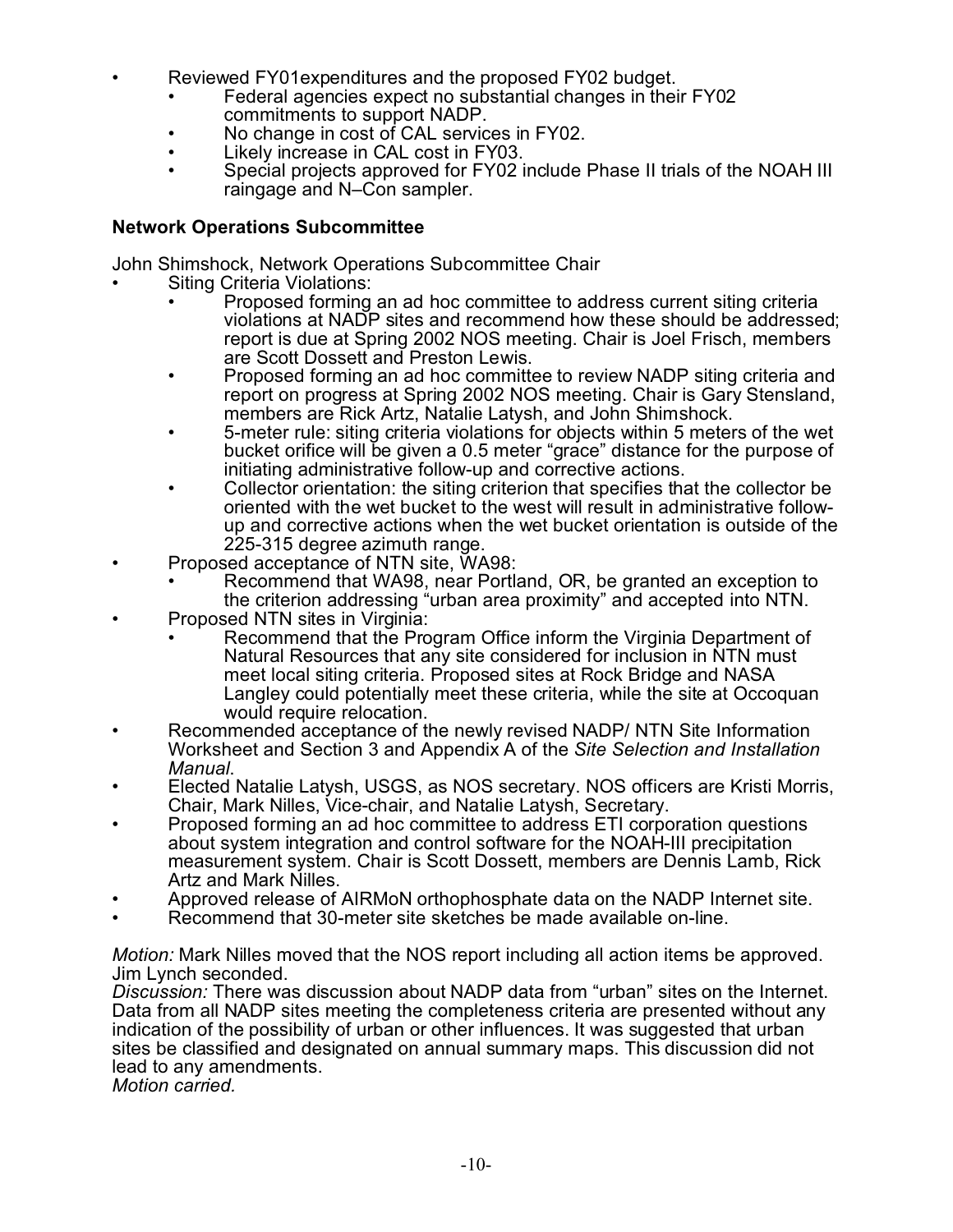### **New Business —**

# **EPA's QA Program**

Gary Lear, U.S. Environmental Protection Agency

- Described the history of the QA Steering Committee, established in the early 1980s to set QA policies and priorities and discontinued in 1996, because of perceived redundancy with the Executive Committee.
- Described the position of QA Manager, which was funded under a separate agreement between EPA and the Coordination Office from 1985-1995; the position was filled by Dave Bigelow, who compiled summaries of QA activities, conducted research, and reported to EPA and the QA Steering Committee.
- Described the renewed emphasis on quality assurance at EPA; monitoring activities must have up-to-date QA Plans.
- Proposed a new QA program for NADP in which EPA resources would be redirected toward QA research and coordination; Scott Faller of EPA would coordinate this effort and would be responsible for preparation of updated QA Plans and annual summary reports.

*Motion:* Re-establish NADP QA Committee, which would report to the Executive Committee and establish QA policies and priorities. Members would include the EPA QA Coordinator, USGS representative, Program Office QA Manager, CAL QA Representative, HAL QA Representative. John Sherwell seconded. *Discussion:* Questions were raised about the budgetary impacts. *Motion:* Mark Nilles moved to table the motion. John Sherwell seconded. *Motion to Table Carried.*

# **New Executive Committee Secretary**

The nominating committee selected Gary Lear as the new NADP secretary.

*Motion:* Van Bowersox moved that the nominations be closed. Jim Lynch seconded. *Motion carried.*

# **Technical Committee Meeting 2002**

Locations for the 2002 Technical Committee meeting were discussed. Madison, WI, and Seattle, WA, were suggested. There were suggestions that this meeting emphasize mercury deposition. The Program Office will check on facilities and prices in these two cities and work with Rich Grant to select a location and dates for the meeting.

# **Reports (continued) —**

# **HAL Report**

Clyde Sweet, Associate Coordinator for Toxics. Illinois State Water Survey

- Total active MDN sites: 61. The Covello site, CA97, is temporarily closed and will be moved. Seven new sites are expected to begin operations by the end of 2001 and 10 other sites have been proposed.
- Reported on new HAL facilities, which include 700 sq ft of new space, two dedicated total and methyl mercury analyzers, a new sample receiving area, a dedicated bottle washing room and lab (expected to move in 11/2001).
- Reported on HAL quality assurance activities:
	- 2000 Annual HAL QA Report awaiting final system blanks; it will be available on the web site.
	- 2001 quarterly lab QA reports will continue to be sent with MDN preliminary quarterly data reports.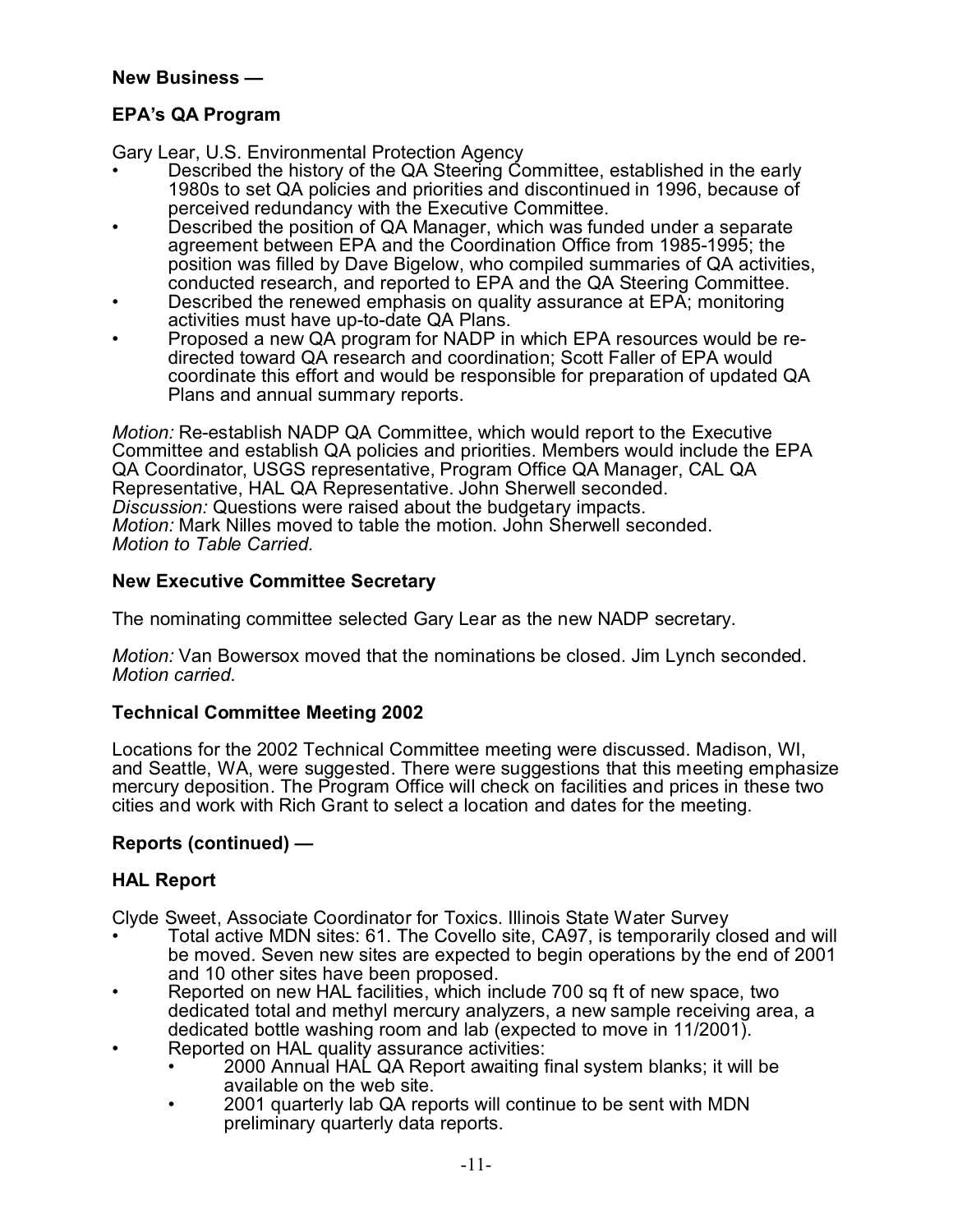- 2001 HAL interlaboratory comparison studies for July Dec 2001 to be complete in Feb 2002.
- Frontier Geosciences has been audited by 7 different agencies, including the NADP.
- Field comparisons have been conducted at ME98, WA18, and IL11.
- ATS Sites Systems and Performance reviews to be conducted on a 3 year cycle.
- Reported on MDN Operator Training: 16 site operators trained in 2000 and 17 trained through June 2001.
- MDN site moves: CA97 to move to Englenook, CA, and AB08 moved to SK12
- 2001 meetings attended:
	- West Palm Beach, FL, *Workshop on the Fate Transport and Transformation of Mercury in Aquatic and Terrestrial Environments*, May 8-9, 2001. Sponsored by the US EPA, attended by Clyde Sweet and Eric Prestbo.
	- Minamata, Japan, *Mercury as a Global Pollutant, 6th International Conference*, Eric Prestbo attended.
	- Montreal, Quebec, Canada, *Workshop on Atmospheric Mercury Science and Policy*, Sep 14-16, 2001, sponsored by the Council on Environmental Cooperation, International Joint Commission, Clyde Sweet attended.
	- NESCAUM meeting, Massachusetts, November 8-9, 2001. Attended by Clyde Sweet.

*Motion:* Jim Lynch moved to accept the report. John Sherwell seconded.

*Discussion:* There wasa suggestion to break out the MDN publications in annual reports *Motion carried.*

# **Environmental Effects Subcommittee**

John Sherwell, Environmental Effects Subcommittee Chair, Maryland Department of Natural Resources

- Discussed the need to assess the impact of urban areas on regional atmospheric deposition. Three Virginia Acid Precipitation Network sites are being considered for inclusion in NTN to look at this question.
- Reported on a pilot program, initiated in July 2001, to measure total nitrogen in a subset of NTN samples. Mark Castro of the University of Maryland in Frostburg is principle investigator of this project.
- The Chesapeake Bay Program is preparing an RFP to develop a regression model of daily deposition estimates for the Chesapeake Bay watershed.

*Motion:* Kathy Tonnessen moved to accept the report, seconded by Gary Lear. *Motion carried.*

# **Data Management and Analysis Subcommittee**

Gary Lear, Data Management and Analysis Subcommittee Chair, US Environmental Protection Agency

- Minutes from the Spring 2001 meeting will be posted by Bob Larson within 30 days of this meeting.
- Subcommittee Officers for 2001/2002: Bob Larson, Chair, Tom Lavery, Vice Chair/Secretary.
- Recommended that methyl mercury data be transferred from the HAL to the Program Office on the same schedule as total Hg data; it was proposed that these data be transferred as Excel spreadsheet files, although the security of these transfers was questioned and the methods for storing and transferring Hg data were deferred to the Spring 2002 meeting.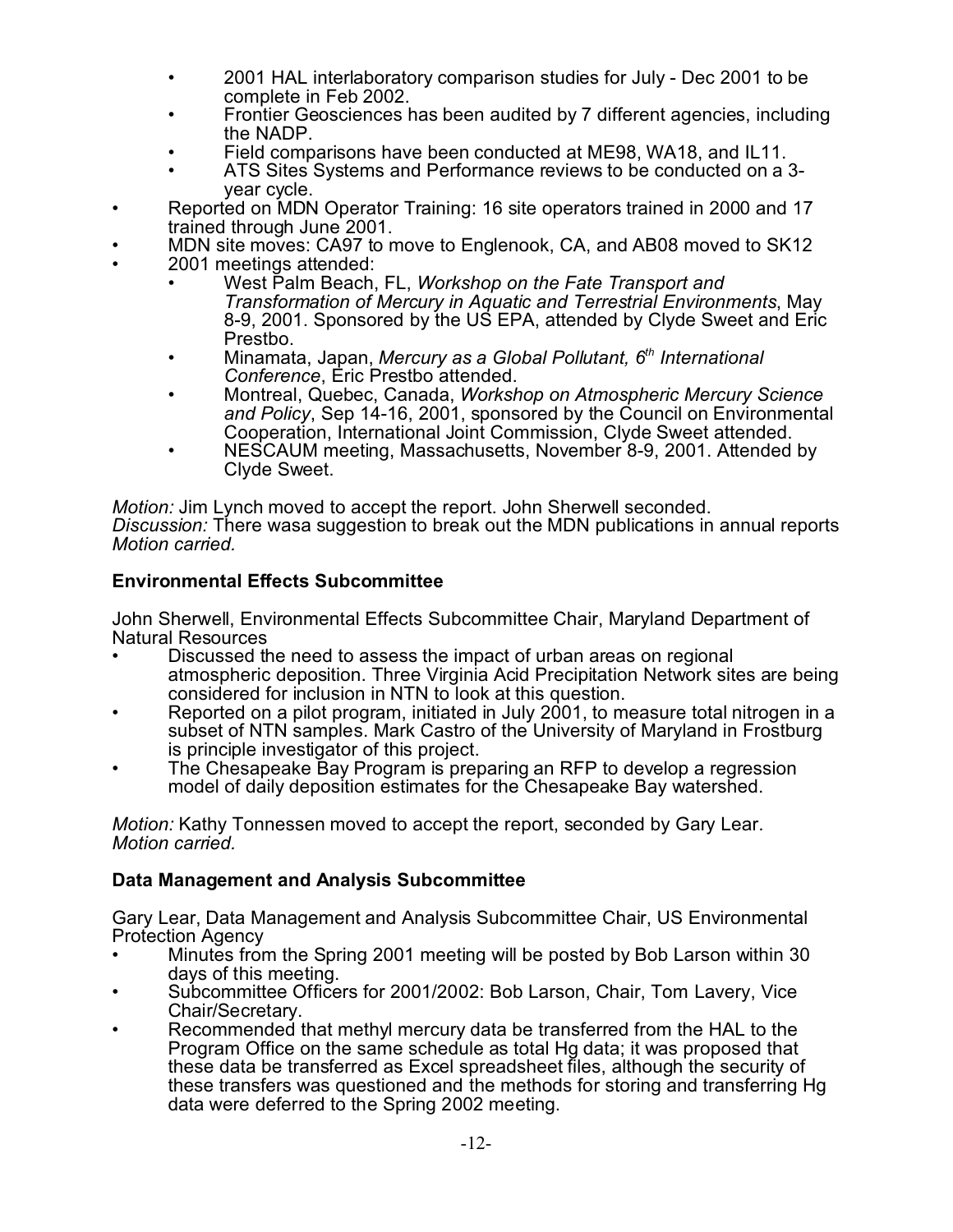- Reported on a passive ammonia sampling experiment that Gary Stensland described to the Subcommittee; gaseous ammonia deposition estimates could fill an important gap in total nitrogen deposition calculations.
- Reported on progress in providing on-line open data base connectivity (ODBC) access to NADP database tables. Bob Larson anticipates that ODBC access will be available in 2001 and will send an announcement when it is ready. Potential users should contact him to establish a user ID and password.
- Reported on progress toward an integrated coding system for the three NADP networks. MDN and AIRMoN codes are close to being integrated. The Program Office will present the resolved coding system for MDN and AIRMoN and convert all time data from local time to GMT before the Spring 2002 meeting.

*Motion:* John Sherwell moved to accept the report and Kathy Tonnessen seconded. *Motion carried.*

# **New Business (continued) —**

# **CASTNet Dry Deposition**

Gary Lear, US Environmental Protection Agency

- Reported on EPA efforts to expand the CASTNet dry deposition network.
- Described a cooperative agreement between EPA and the Canadian Meteorological Service to work on total and dry deposition issues. Among the joint activities is an effort to improve the characterization of filter packs and improve the methods for combining all North American atmospheric deposition data, using the NATChem system developed by Environment Canada.
- Reported on the work of Peter Finklestein and Monte Fuentes to develop a regional deposition model using Models 3.
- Reported on a study in which EPA has funded the Institute for Ecosystem Studies to compare throughfall measurements with total deposition estimates from collocated NTN and CASTNet sites.

# **Trace Metals in NADP**

Clyde Sweet, Associate Coordinator for Toxics

- Presented a white paper, "Measurement of Trace Metals in NADP, prepared by Clyde Sweet and Eric Prestbo, and asked whether NADP wants to officially include a trace metals option in its toxics program.
- Described current efforts occurring at selected Pennsylvania sites, where a separate trace metals sampling train is installed in the MDN collectors and samples are sent to Frontier Geosciences for analysis.
- Discussion followed to allow a link to be added to the web site to show what is out there but not necessarily endorsed by NADP or connected to NADP. Jim Lynch would be happy to share the Pennsylvania data, if the state agrees.

# **Joint Network Training**

- Discussion about joint training classes and videos across the three networks.
- The Program Office was advised to coordinate training and other activities among the three networks to reduce any duplication of effort.

*Motion:* Rich Grant made a motion to adjourn the meeting, Kathy Tonnessen seconded. *Motion carried.*

NADP Chair, Rick Artz, adjourned the meeting at 1:30 p.m. by presenting the traditional "mallet" to Kathy Tonnessen, the 2001/2002 NADP Technical Committee Chair.